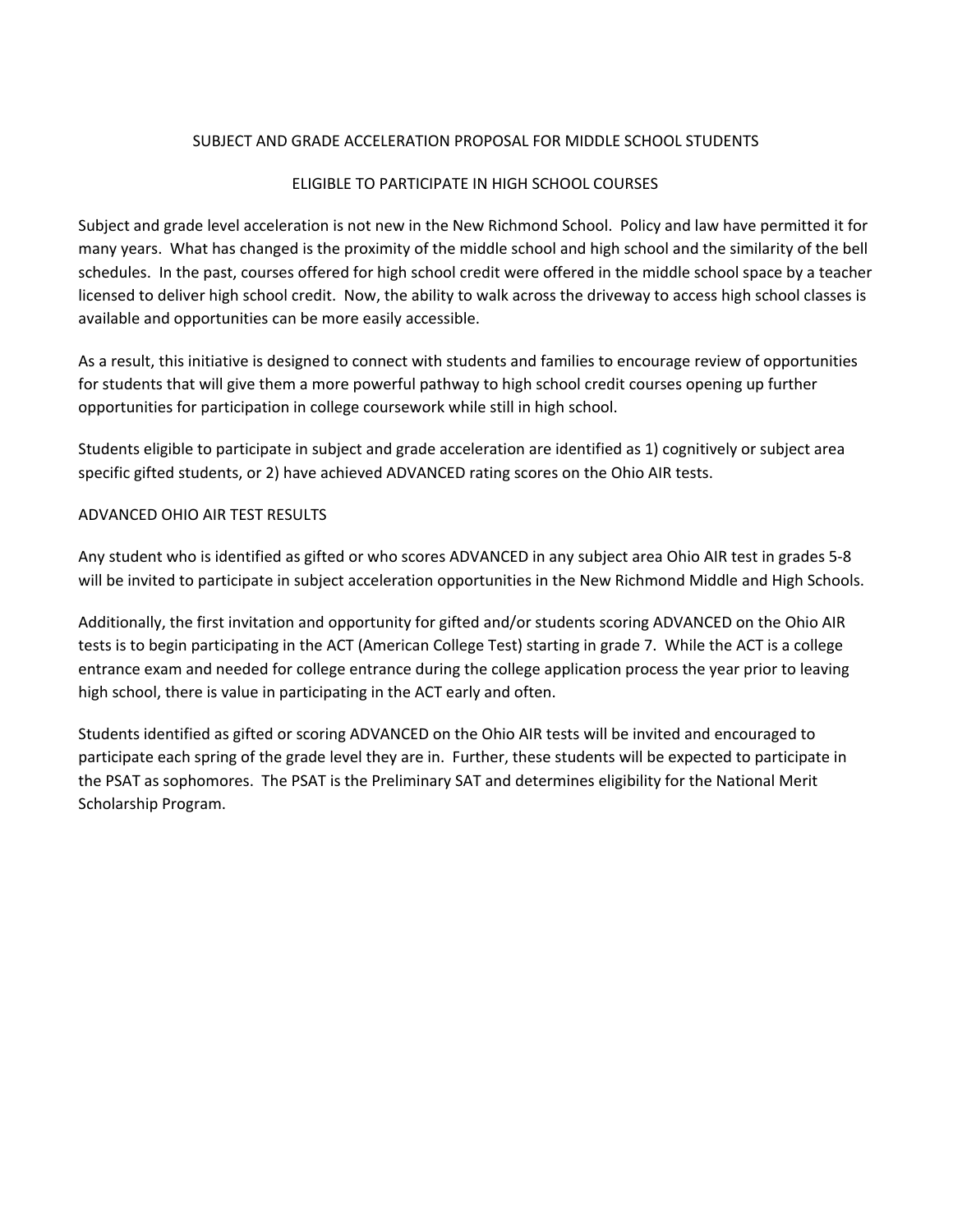Ohio AIR Cut scores are established annually and will be used as stated. 2019 AIR scores are reflected below:

| <b>Grade/Subject</b> | <b>Limited</b> | <b>Basic</b> | <b>Proficient</b> | <b>Accelerated</b> | <b>Advanced</b> |
|----------------------|----------------|--------------|-------------------|--------------------|-----------------|
| Grade 5              | 552-668        | 669-699      | 700-724           | 725-754            | 755-848         |
| Grade 6              | 555-667        | 668-699      | 700-724           | 725-750            | 751-851         |
| Grade 7              | 568-669        | 670-699      | 700-724           | 725-748            | 749-833         |
| Grade 8              | 586-681        | 682-699      | 700-724           | 725-743            | 744-805         |

## **ELA**

## **Mathematics**

| <b>Grade/Subject</b> | Limited | <b>Basic</b> | <b>Proficient</b> | <b>Accelerated</b> | <b>Advanced</b> |
|----------------------|---------|--------------|-------------------|--------------------|-----------------|
| Grade 5              | 624-686 | 687-699      | 700-724           | 725-748            | 749-804         |
| Grade 6              | 616-681 | 682-699      | 700-724           | 725-743            | 744-790         |
| Grade 7              | 605-683 | 684-699      | 700-724           | 725-754            | 755-806         |
| Grade 8              | 633-689 | 690-699      | 700-724           | 725-743            | 744-774         |

## Science

| <b>Grade/Subject</b> | Limited | <b>Basic</b> | <b>Proficient</b> | <b>Accelerated</b> | Advanced |
|----------------------|---------|--------------|-------------------|--------------------|----------|
| Grade 5              | 559-663 | 664-699      | 700-724           | 725-752            | 753-845  |
| Grade 8              | 575-673 | 674-699      | 700-724           | 725-765            | 766-868  |

The school counselors will establish the eligibility list for students in grades 6-7-8 and meet with the students to create or update their student profile. The student profile consists of the nature of the students giftedness or the ADVANCED scoring rating on Ohio AIR. Additionally, MAP scores, grade average and teacher recommendation will be considered.

The student profile will consist of the academic data available and the interest and vision of the student and parent for the future educational plan through graduation from New Richmond High School.

Students with these qualifications and an up to date student profile will have access to the high school courses offered in the course registration booklet. An Individual Student Success Plan is needed (along with your Written Education Plan for gifted students) that defines the student's high school program.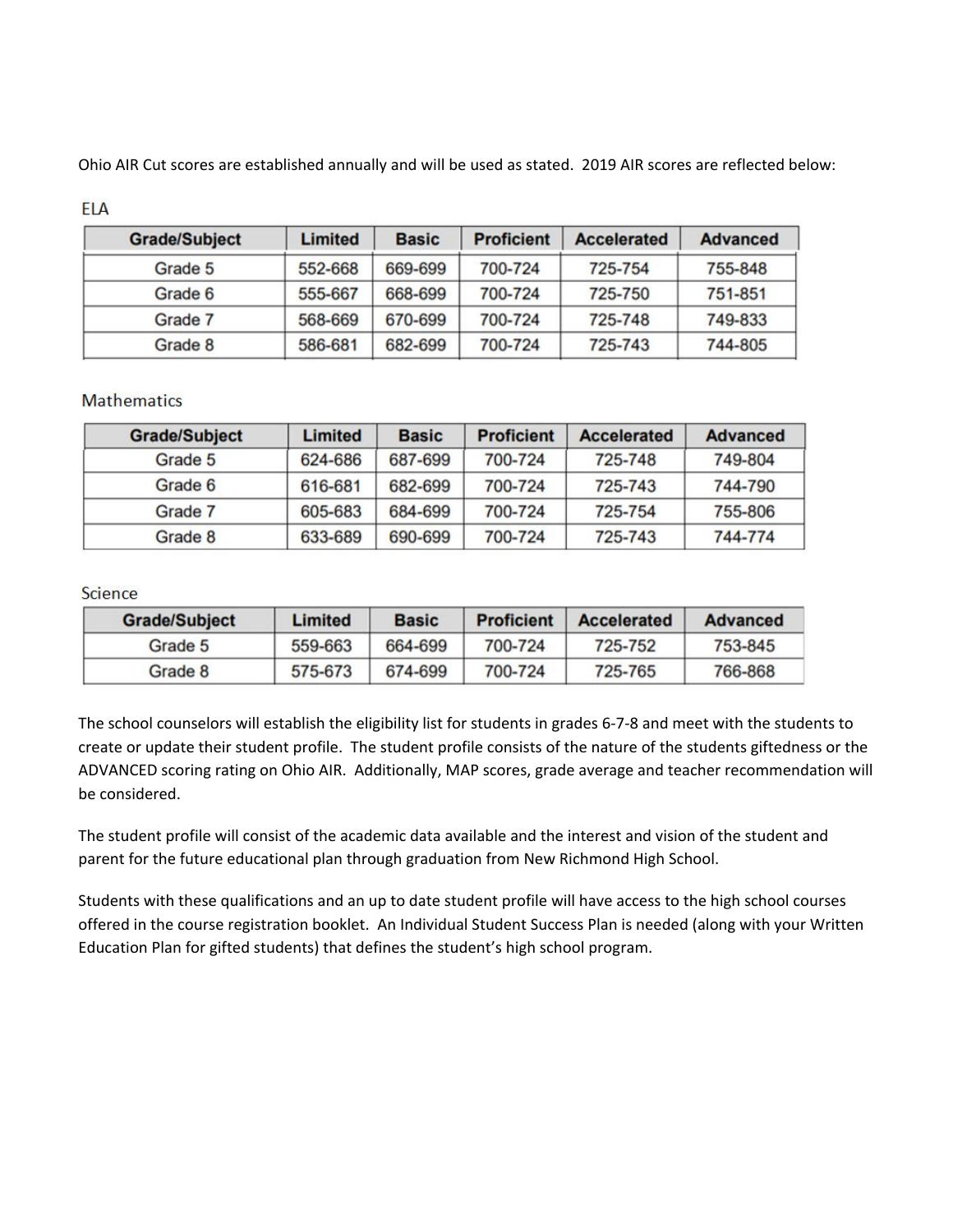#### **Subject / Grade Level Acceleration Profile**

| NAME<br><u> 1989 - Jan James, Amerikaansk politiker (d. 1989)</u> | <b>GRADE</b>                                                               |
|-------------------------------------------------------------------|----------------------------------------------------------------------------|
| I qualify for subject or grade acceleration by the following:     |                                                                            |
|                                                                   | Gifted Identification - This is documented in your Written Education Plan  |
| () Superior Cognitive,                                            |                                                                            |
| () Specific Academic Ability                                      |                                                                            |
|                                                                   | () Math, () Science, () Social Studies, () Reading/Writing or combination, |
| () Creative Thinking,                                             |                                                                            |
| () Visual or Performing Arts                                      |                                                                            |
| I have special talents or interests in:                           |                                                                            |
|                                                                   |                                                                            |
| I want to pursue this area in high school and college:            |                                                                            |
| I am most successful when:                                        |                                                                            |
| I have the most difficulty when:                                  |                                                                            |

**I understand that undertaking subject and grade level accelerated courses will be demanding and the** expectations are high. I also understand that my participation in high school credit courses will establish my grade point average at New Richmond High School and the implications of such will affect my status in class **rank and in the pursuit of the highest ranking academic student of my graduating class.**

**\_\_\_\_\_\_\_\_\_\_\_\_\_\_\_\_\_\_\_\_\_\_\_\_\_\_\_\_\_\_\_\_\_\_\_ \_\_\_\_\_\_\_\_\_\_\_\_\_\_\_\_\_\_\_\_\_\_\_\_\_\_\_\_\_\_\_**

\_\_\_\_\_\_\_\_\_\_\_\_\_\_\_\_\_\_\_\_\_\_\_\_\_\_\_\_\_\_\_\_\_\_\_\_\_\_\_\_\_\_\_\_\_\_\_\_\_\_\_\_\_\_\_\_\_\_\_\_\_\_\_\_\_\_\_\_\_\_\_\_\_\_\_\_\_\_\_\_\_\_\_\_\_\_\_\_\_\_\_\_\_

Student Signature **Parent Signature** Parent Signature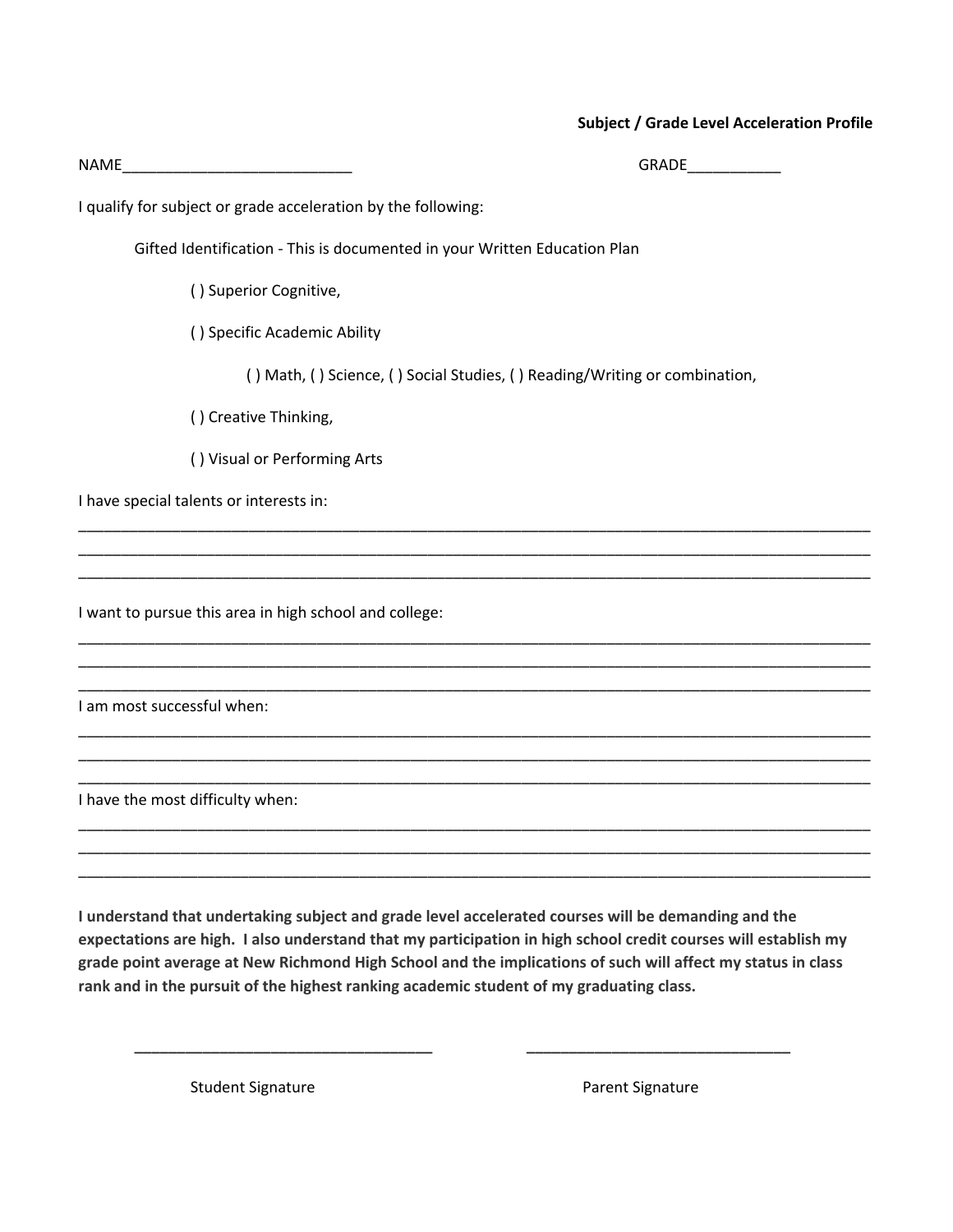# Page 2 Gifted Student Profile

Students are expected to generate the information to fill the boxes below in order to be considered a candidate for subject / grade acceleration.

| <b>CRITERIA</b>                     | <b>EVALUATION</b>                                         |  |
|-------------------------------------|-----------------------------------------------------------|--|
| MAP ASSESSMENT                      | Spring MAP score of 234                                   |  |
| Reading _______ Math ______         |                                                           |  |
| Language _________ Science ________ |                                                           |  |
| PREVIOUS AIR SCORES                 | History of Accelerated or Advanced AIR Scores             |  |
| Reading _______ Math ______         | Grades/subjects where student achieved elevated<br>status |  |
| Science ______                      |                                                           |  |
|                                     | Grade 6 _______ Grade 7 ______ Grade 8 ___                |  |
|                                     | Reading                                                   |  |
|                                     | Math                                                      |  |
| REPORT CARD Grade Point Average     | B an above in previous subject/grade                      |  |
| 2nd Quarter _____                   |                                                           |  |
| <b>GIFTED SUPERVISOR INPUT</b>      | Gifted status                                             |  |
|                                     | Qualified_________ Referred for Assessment _____          |  |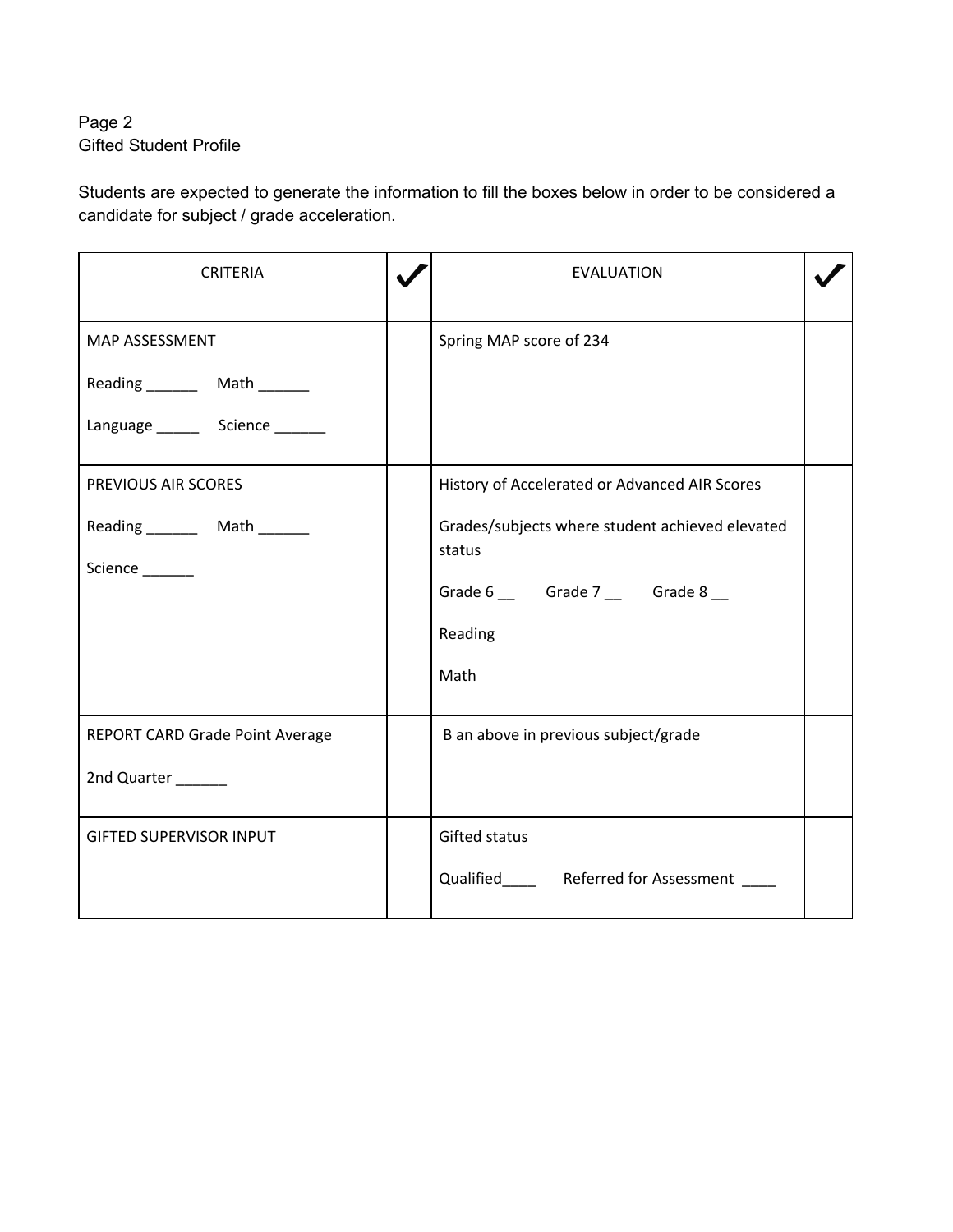#### **Individual Student Success Plan**

My goal is to graduate from high school in \_\_\_\_\_\_\_\_\_. I intend to pursue a career in \_\_\_\_\_\_\_\_\_. I have built a 6 year plan that will prepare me for post secondary education in school year\_\_\_\_\_\_\_\_\_\_\_\_\_.

6 Year Plan

| 7th Grade             | 8th Grade             | 9th Grade             |
|-----------------------|-----------------------|-----------------------|
| English               | English               | English               |
| Math                  | Math                  | Math                  |
| Science               | Science               | Science               |
| <b>Social Studies</b> | <b>Social Studies</b> | <b>Social Studies</b> |
| Electives             | Electives             | Electives             |
|                       |                       |                       |
|                       |                       |                       |
| 10th Grade            | 11th Grade            | 12 Grade              |
| English               | English               | English               |
| Math                  | Math                  | Math                  |
| Science               | Science               | Science               |
| <b>Social Studies</b> | <b>Social Studies</b> | <b>Social Studies</b> |
| Electives             | Electives             | Electives             |
|                       |                       |                       |
|                       |                       |                       |
|                       |                       |                       |

I have developed this plan with my guidance counselor, gifted supervisor and parent.

**\_\_\_\_\_\_\_\_\_\_\_\_\_\_\_\_\_\_\_\_\_\_\_\_\_\_\_\_\_\_\_\_\_\_\_ \_\_\_\_\_\_\_\_\_\_\_\_\_\_\_\_\_\_\_\_\_\_\_\_\_\_\_\_\_\_\_**

**\_\_\_\_\_\_\_\_\_\_\_\_\_\_\_\_\_\_\_\_\_\_\_\_\_\_\_\_\_\_\_\_\_\_\_ \_\_\_\_\_\_\_\_\_\_\_\_\_\_\_\_\_\_\_\_\_\_\_\_\_\_\_\_\_\_\_**

Student Signature **Parent Signature** Parent Signature

Gifted Supervisor Signature Counselor Signature Counselor Signature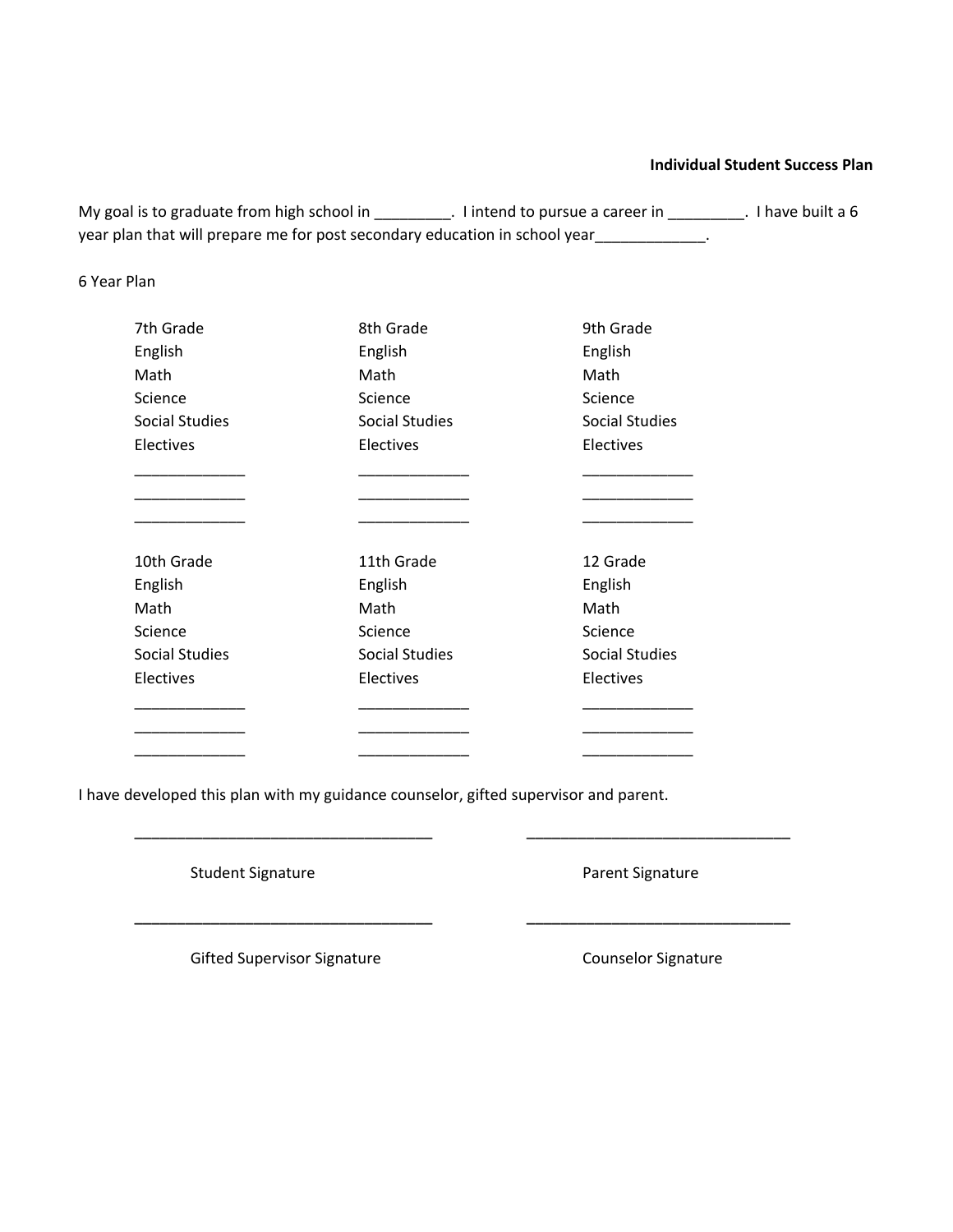#### **BACKGROUND INFORMATION - Current Policy and Practice**

#### 5410 - **PROMOTION, ACADEMIC ACCELERATION, PLACEMENT, AND RETENTION**

#### **Academic Acceleration: (Highlights from Board Policy)**

Academic acceleration may involve whole-grade acceleration or individual subject acceleration. Academic acceleration occurs when a student is not only doing the caliber of work necessary to be promoted to the next grade or enrolled in the next course in the academic sequence, but also demonstrates the ability to do the caliber of work required of students in that next grade level/subject/course. An acceleration evaluation committee will determine whether the student will be permitted to skip a grade level (i.e., whole-grade acceleration), or take a subject at a higher grade level or skip a course in the usual and customary academic sequence (i.e., individual subject acceleration).

Any student residing in the District may be referred by a staff member or a parent/guardian to the principal of his/her school for evaluation for possible accelerated placement. Students may refer themselves or a peer through a staff member who has knowledge of the referred child's abilities. Copies of referral forms for evaluation for whole-grade or individual subject acceleration will be available at each school building.

Students referred for accelerated placement will be evaluated in a prompt manner. The building principal will schedule the evaluations. Normally, changes in a student's schedule will occur only at the start of a semester.

Before a student is evaluated for accelerated placement, the principal (or his/her designee) shall obtain written permission from the student's parent/guardian.

Students considered for individual subject acceleration will be evaluated using a variety of data sources, including measures of achievement based on State academic content standards (in subjects for which the State Board of Education has approved content standards) and consideration of the student's maturity and desire for accelerated placement.

The acceleration evaluation committee shall issue a written decision on the outcome of the evaluation process to the principal and the student's parent/guardian. This notification shall include instructions for appealing the decision.

Appeals must be made in writing to the Superintendent within thirty (30) calendar days of the parent/guardian receiving the committee's decision. The Superintendent or his/her designee shall review the appeal and notify the parent/guardian of his/her decision within 30 calendar days of receiving the appeal. The Superintendent or his/her designee's decision shall be final.

If the student is recommended for whole-grade or individual subject acceleration, the acceleration evaluation committee will develop a written acceleration plan. The parent/guardian shall be provided with a copy of the plan. The plan shall specify: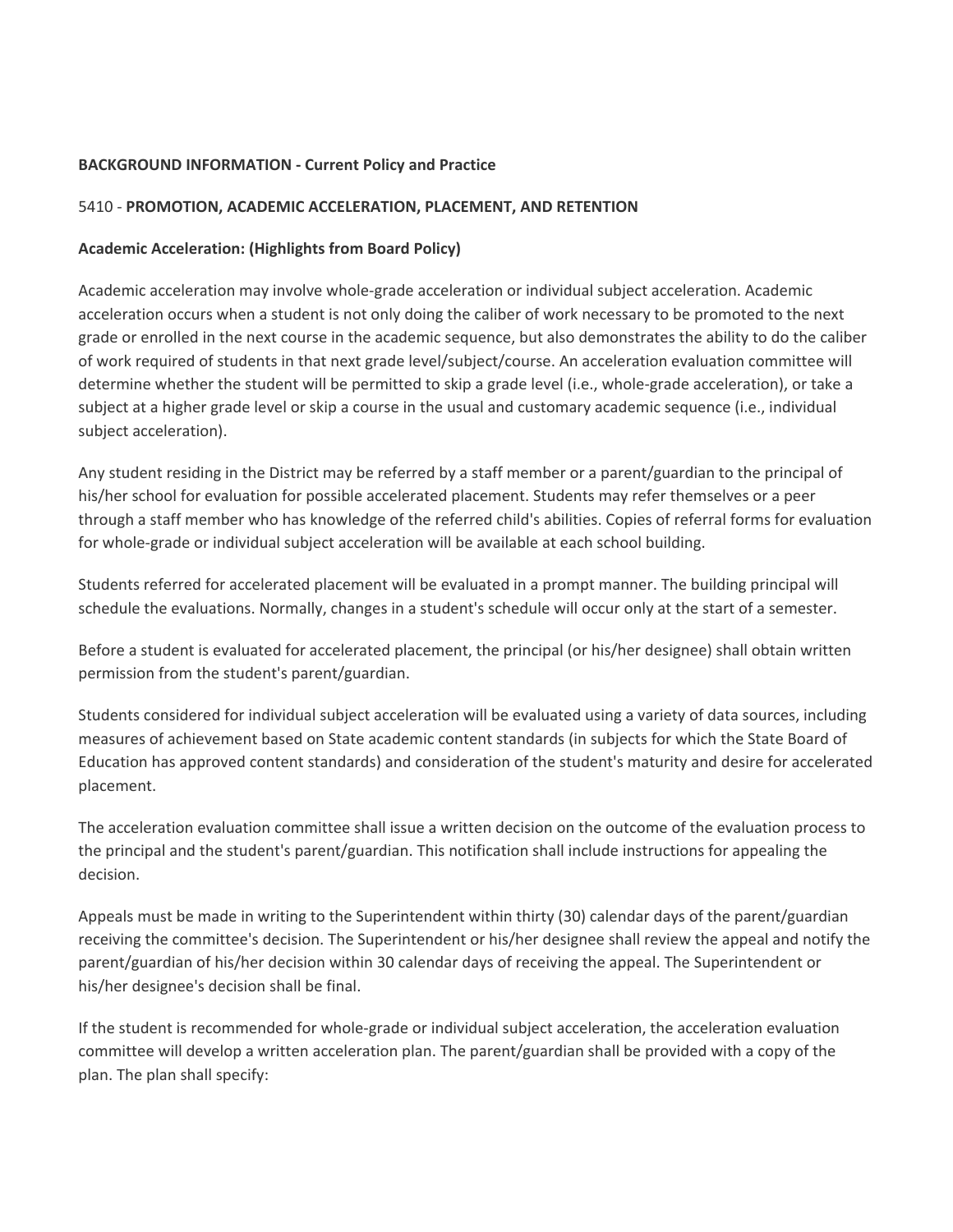- A. placement of the student in an accelerated setting;
- B. strategies to support a successful transition to the accelerated setting;

C. requirements and procedures for earning high school credit prior to entering high school (if applicable); and,

D. an appropriate transition period for accelerated students.

A school staff member will be assigned to oversee implementation of the acceleration plan and to monitor the adjustment of the student to the accelerated setting.

## PROCESS FOR CONSIDERATION TO PARTICIPATE IN HIGH SCHOOL COURSEWORK IN THE MIDDLE SCHOOL

New Richmond Middle School offers high school credit for students who meet the prerequisite skills and qualifications to take the high school equivalent subjects for high school credit. The process includes:

MAP ASSESSMENT – The MAP Assessment is administered three times per year. The spring assessment is expected to be a culminating score that would show a progression of achievement aligned with a student's ability. Ultimately, the spring MAP score of 234 is a minimum requirement for eligibility to be considered a candidate to accelerate.

PREVIOUS AIR SCORES – 6<sup>th</sup> grade AIR scores at Accelerated or Advanced are considered and 7<sup>th</sup> grade AIR scores are evaluated in an effort to understand the capacity of the math student to participate successfully in a rigorous, high-stakes assessment. It is considered, but not a disqualifier.

ACCURACY ASSESSMENT – Accuracy is an essential skill in mathematics and critical to the success of students who will skip Math 8 to participate in Algebra 1 for high school credit. An accuracy score is calculated throughout the year in 7<sup>th</sup> grade math and 80% or higher is used as a qualifier/disqualifier when evaluating a student's readiness for Algebra 1. Other criteria may develop for application in advanced studies in other departments.

REPORT CARD GRADE – The overall performance of  $7<sup>th</sup>$  grade math students reflected in the quarterly grade reporting is also used as evidence of a student's eligibility to accelerate in math courses. Weaknesses, generally reported as grades below a B are cause for concern and additional assessments may be required. A student who accelerates by skipping a grade must be prepared for the rigor needed to undertake a high school math course with background information compressed into the course. A strong work ethic, interest and ability is reflected in the overall quarterly grade.

GIFTED ELIGIBILITY -- While a gifted identification is not required for acceleration, a gifted identification in superior cognitive ability and/or specific academic area will be considered.

TEACHER RECOMMENDATION – Appropriate teachers with knowledge of the student being considered for subject/grade acceleration will be included in considering a student's capacity to undertake the rigorous work.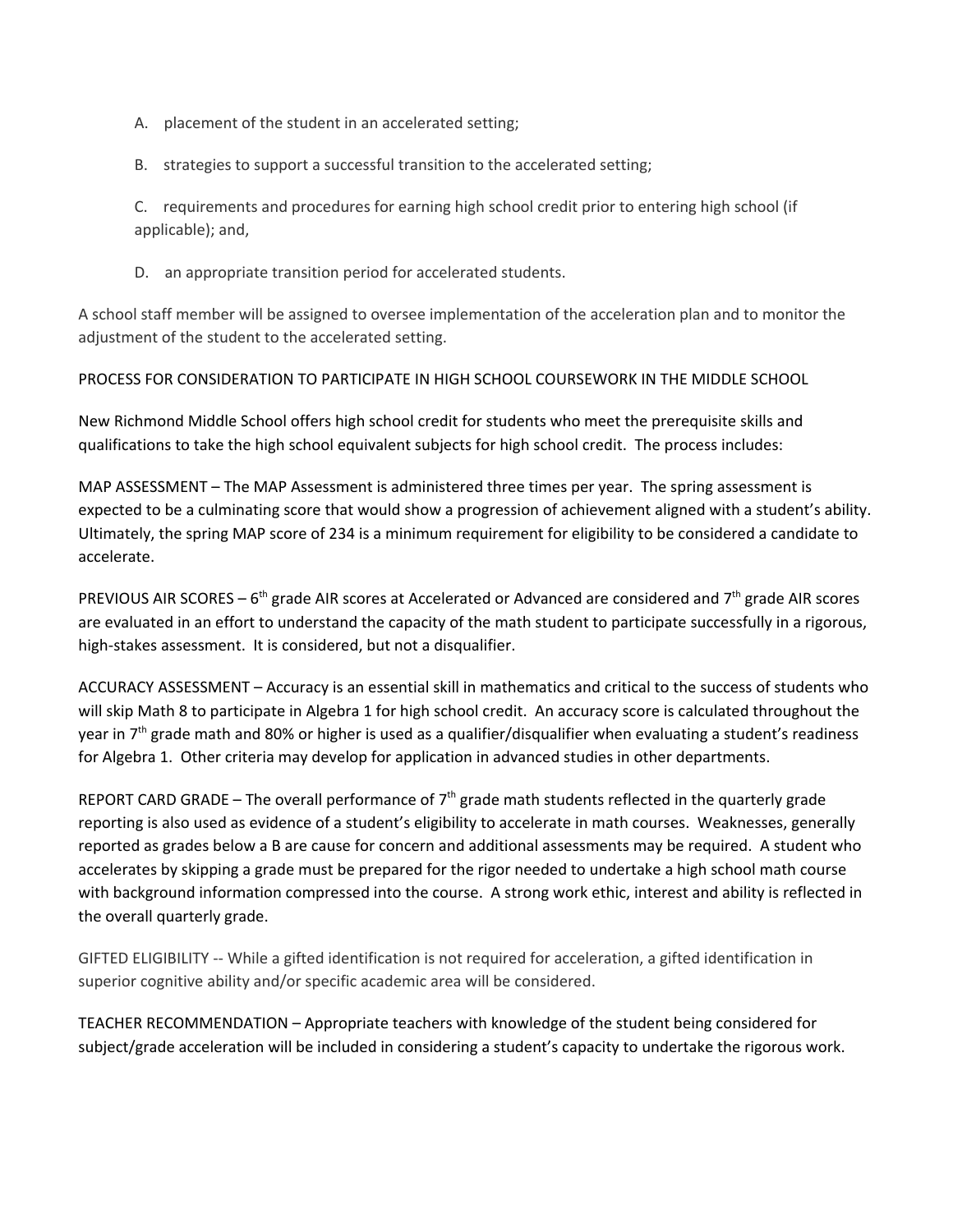## EVALUATION TO PARTICIPATE IN HIGH SCHOOL COURSEWORK IN THE MIDDLE SCHOOL

| <b>CRITERIA</b>               | EVALUATION                                    |
|-------------------------------|-----------------------------------------------|
| MAP ASSESSMENT                | Spring MAP score of 234                       |
| PREVIOUS AIR SCORES           | History of Accelerated or Advanced AIR Scores |
| <b>ACCURACY ASSESSMENT</b>    | 80% or higher                                 |
| <b>REPORT CARD</b>            | B an above in previous grade                  |
| <b>GIFTED SUPERVISOR</b>      | Gifted status (not required)                  |
| <b>TEACHER RECOMMENDATION</b> | Signature of previous year teacher            |

Student application for single subject acceleration is (APPROVED / DENIED) Date\_\_\_\_\_\_\_\_\_\_\_\_\_\_\_\_\_\_\_\_

If denied, state the reasons for the denial

#### Students approved

Appeals must be made in writing to the Superintendent within thirty (30) calendar days of the parent/guardian receiving the committee's decision. The Superintendent or his/her designee shall review the appeal and notify the parent/guardian of his/her decision within 30 calendar days of receiving the appeal. The Superintendent or his/her designee's decision shall be final.

\_\_\_\_\_\_\_\_\_\_\_\_\_\_\_\_\_\_\_\_\_\_\_\_\_\_\_\_\_\_\_\_\_\_\_\_\_\_\_\_\_\_\_\_\_\_\_\_\_\_\_\_\_\_\_\_\_\_\_\_\_\_\_\_\_\_\_\_\_\_\_\_\_\_\_\_\_\_\_\_\_\_\_\_\_\_\_\_\_\_\_\_\_ \_\_\_\_\_\_\_\_\_\_\_\_\_\_\_\_\_\_\_\_\_\_\_\_\_\_\_\_\_\_\_\_\_\_\_\_\_\_\_\_\_\_\_\_\_\_\_\_\_\_\_\_\_\_\_\_\_\_\_\_\_\_\_\_\_\_\_\_\_\_\_\_\_\_\_\_\_\_\_\_\_\_\_\_\_\_\_\_\_\_\_\_\_ \_\_\_\_\_\_\_\_\_\_\_\_\_\_\_\_\_\_\_\_\_\_\_\_\_\_\_\_\_\_\_\_\_\_\_\_\_\_\_\_\_\_\_\_\_\_\_\_\_\_\_\_\_\_\_\_\_\_\_\_\_\_\_\_\_ \_\_\_\_

PARENT REFERRAL – Parents may refer students for consideration for subject acceleration using the form included after which the process above would be implemented.